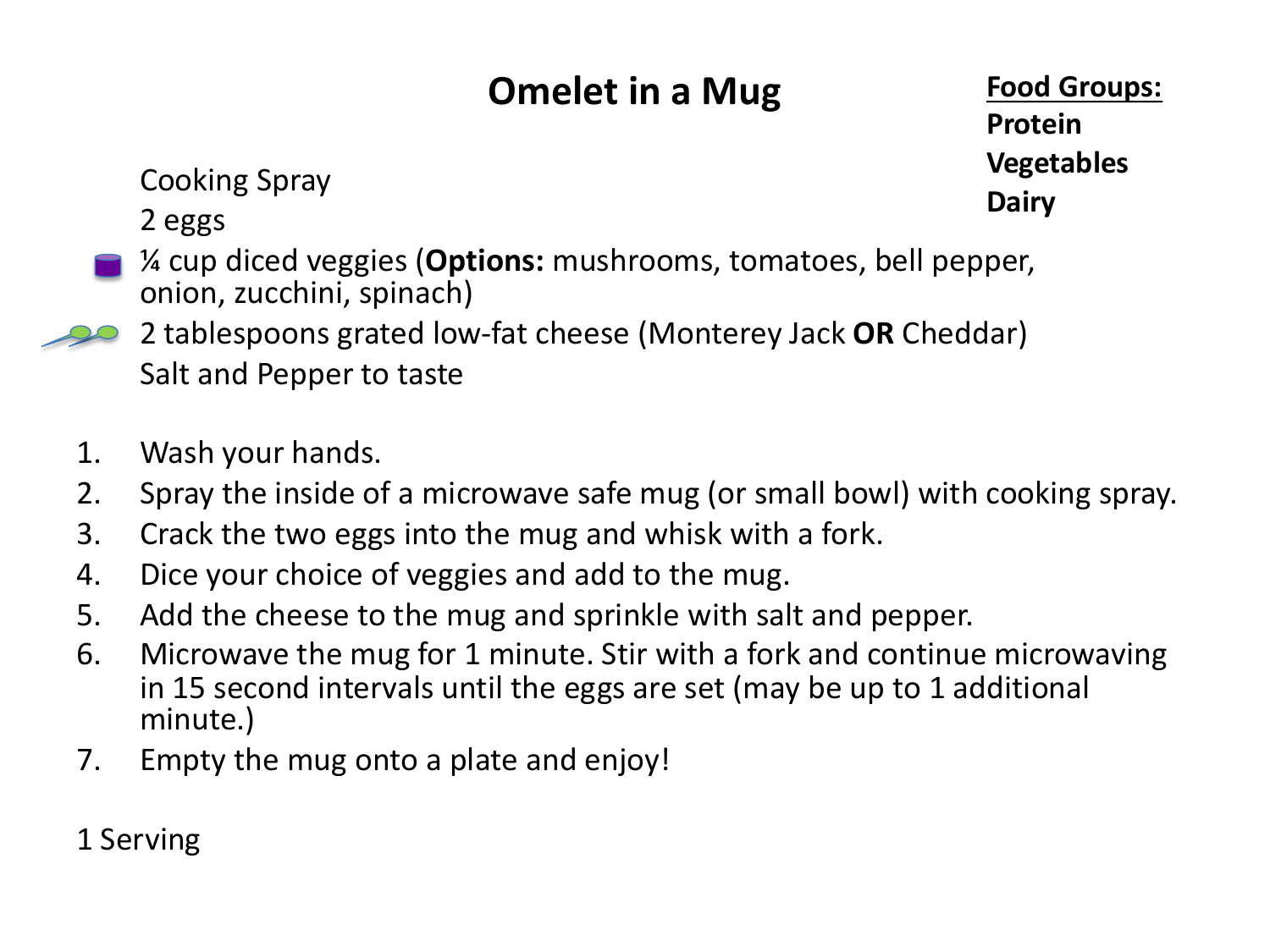## **Create Your Own Trail Mix**

**Food Groups: Fruit Protein**

- 1 cup Raw Nuts (like pecans, almonds, walnuts, pistachios, cashews, or peanuts) **and/o**r Raw Seeds (like pumpkin seeds or sunflower seeds)
- 1/2 cup Dried Fruit (like apricots, mangoes, raisins, cranberries, dates, or freeze-dried berries)
- 1/4 cup Mix-Ins (like dark chocolate chips, coconut flakes, roasted chickpeas)
- 1. Wash your hands.
- 2. In a large bowl, mix together your choices of nuts, seeds, dried fruit and other mix-ins.
- 3. Store in an air-tight plastic or glass container or plastic bag.

Makes 7-8 servings (will keep for 2-3 weeks)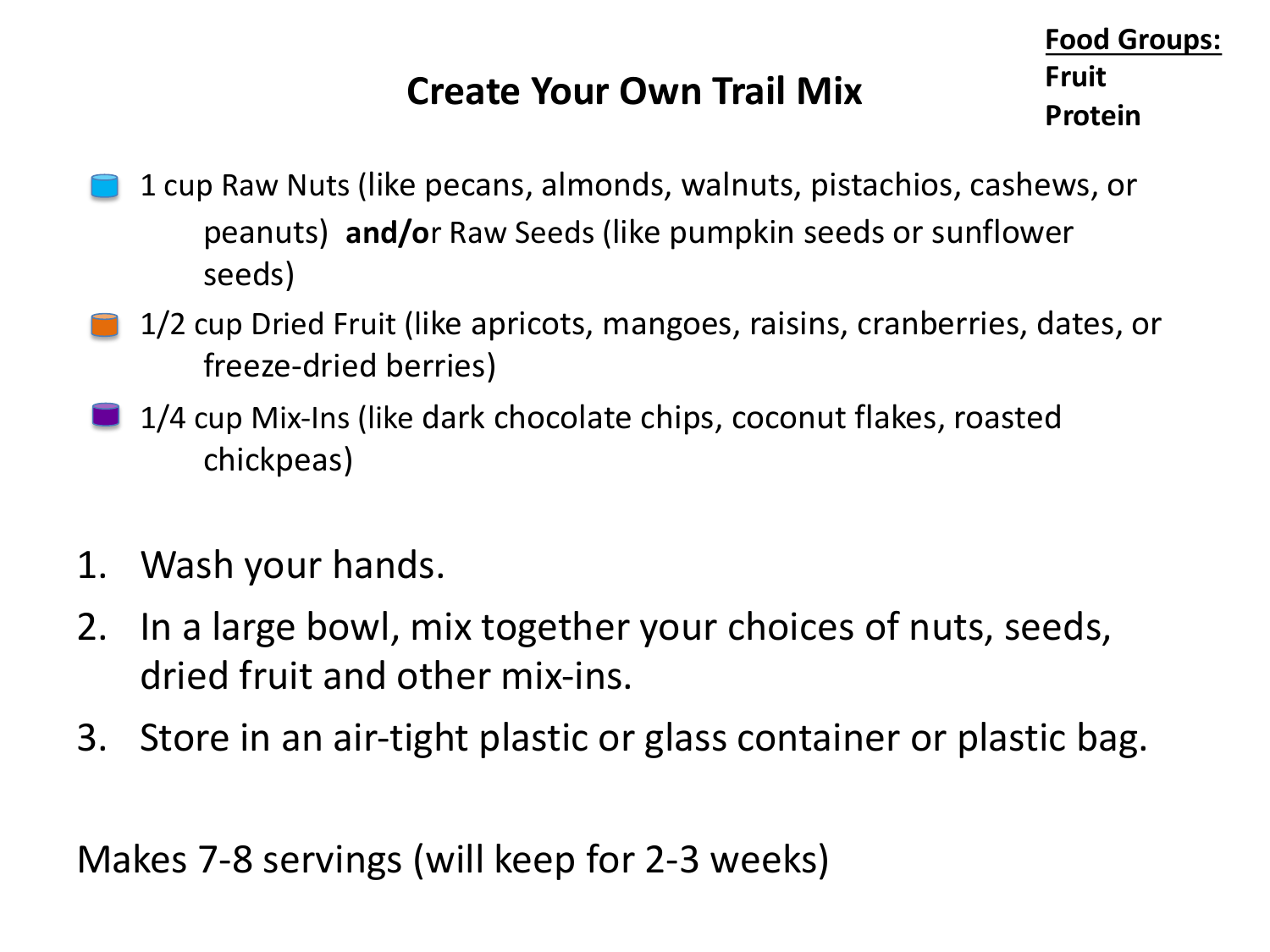## Grocery List

- $\Box$ Cooking Spray
- $\Box$  2 Eggs
- qVeggies of your choice (**Options:** mushrooms, tomatoes, bell pepper, onion, zucchini, spinach)
- qGrated Monterey Jack **OR** Cheddar Cheese (low-fat)  $\Box$  Salt
- $\Box$  Pepper
- $\Box$  Nuts/seeds (your choice)
- $\Box$ Dried Fruit (your choice)
- $\Box$  Other Options: see Trail Mix recipe for choices of other add-ins